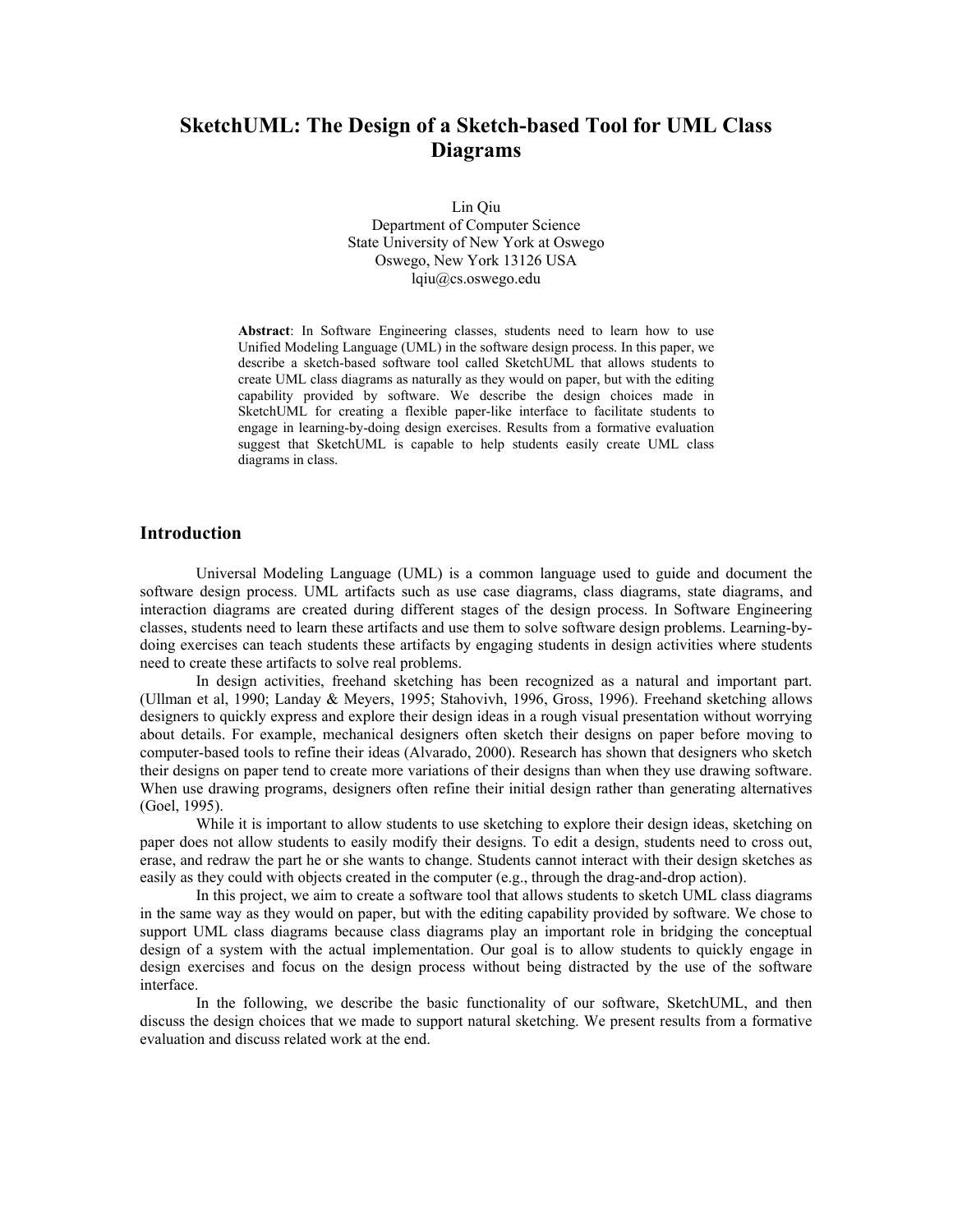## **SketchUML**

| <b>E Classy UML</b>               | $E_{B}$<br><b>EX Classy UML</b> |
|-----------------------------------|---------------------------------|
| File Edit                         | File Edit                       |
|                                   |                                 |
|                                   |                                 |
| The company's control of the com- | Class                           |
|                                   | teacher                         |
|                                   |                                 |
| teacher                           |                                 |
|                                   | 鼠                               |
|                                   |                                 |
|                                   |                                 |
|                                   |                                 |
|                                   |                                 |

Figure 1: SketchUML transforms students' sketch into a class object.

UML class diagrams consist of class objects (the rectangles as shown in Figure 1) and associations (the links as shown in Figure 2) between these objects. SketchUML recognizes a word inside a rectangle as a class object and transforms it into a "clean" class panel (see Figure 1). A class panel has a trash bin icon on the bottom-left corner where students can click to erase the panel, and a yellow square on the bottomright corner where students can drag to resize the panel. Students can move a panel by dragging the top blue area of a panel, in the same way as in Microsoft Windows for moving a window.



Figure 2: An association between two class objects.

Students can create an association between two classes by tapping one class object and drag a line from the selected object to the target object (see Figure 2). The association created will be a link between the centers of the two objects. When an object is moved, the associations attached with that object will move accordingly in rubber-band manner. Students can use the back tip of their pens to erase strokes, panels, or associations.

# **Design Choices**

Our goal is to provide a paper-like interface for students to freely brainstorm ideas and practice the design of UM class diagrams without being distracted by interface issues. In the following, we discuss how we take advantage of the sketch recognition technology while avoiding its weakness in making a studentfriendly sketching interface.

#### **Sketch recognition**

One critical design decision needs to be made in developing a sketch-based tool is how to balance sketching freedom and recognition accuracy. When users are given maximum freedom to sketch, it becomes very likely to misinterpret their sketches. When users are forced to sketch in a restricted way, it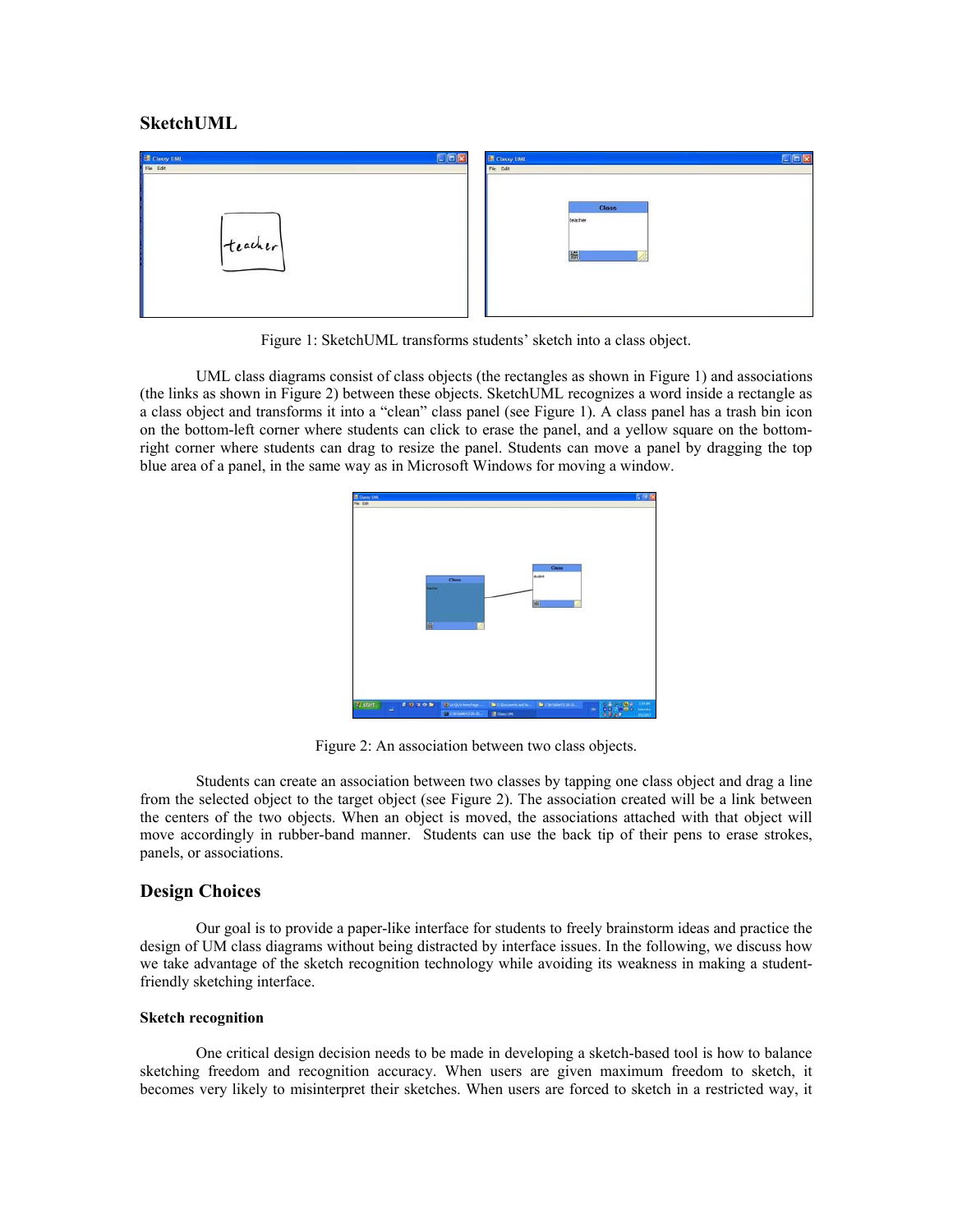becomes easier to recognize their sketches. We use a combination of geometry-based approach and graffitibased approach to balance sketching freedom and recognition accuracy.

Research (Alvarado & Lazzereschi, 2007) and our own observation have shown that students vary in how they sketch symbols, and even individuals are not consistent during one sketching process. For example, students can draw a rectangle using four stokes (one stoke for each side of the rectangle), or one stroke that completes the rectangle from start to end. To allow students create class objects with great flexibility, we use the geometry-based approach to recognize class objects in the diagram. This approach recognizes students' sketches by the shape and relative location between strokes rather than how the strokes are drawn. It allows students to draw a rectangle in any number of stokes by any order. Students do not need to follow a pre-defined manner to create class objects. They can create a class object by sketching a rectangle and then writing the class name inside, or writing the class name first and then drawing a rectangle around it. We further improve recognition accuracy by only considering a rectangle with words inside as a class object. This avoids the mistake of incorrectly recognizing a rectangle (e.g., recognizing a big letter "O" as a rectangle) and turning it into a class object.



Figure 3: Annotating a triangle on an association turns an association into a generalization.



Figure 4: Annotating a diamond on an association turns an association into an aggregation.

We use a graffiti-based recognition approach to recognize two gestures, triangle and diamond, for annotating an association as a generalization association or an aggregation association respectively. Figure 3 shows that students add a triangle onto an association and SketchUML turns the association into a generalization. Figure 4 shows that students add a diamond onto an association and SketchUML turns the association into an aggregation. The graffiti-based approach requires students to draw the triangle and diamond in a single stoke that starts and ends at the same point. While this puts constraints on the way how students draw these two gestures, we consider it reasonable because these two gestures are fairly easy to complete in a single stroke. Furthermore, these gestures are standard annotations in UML diagrams. It should be natural for students to use them to annotate associations.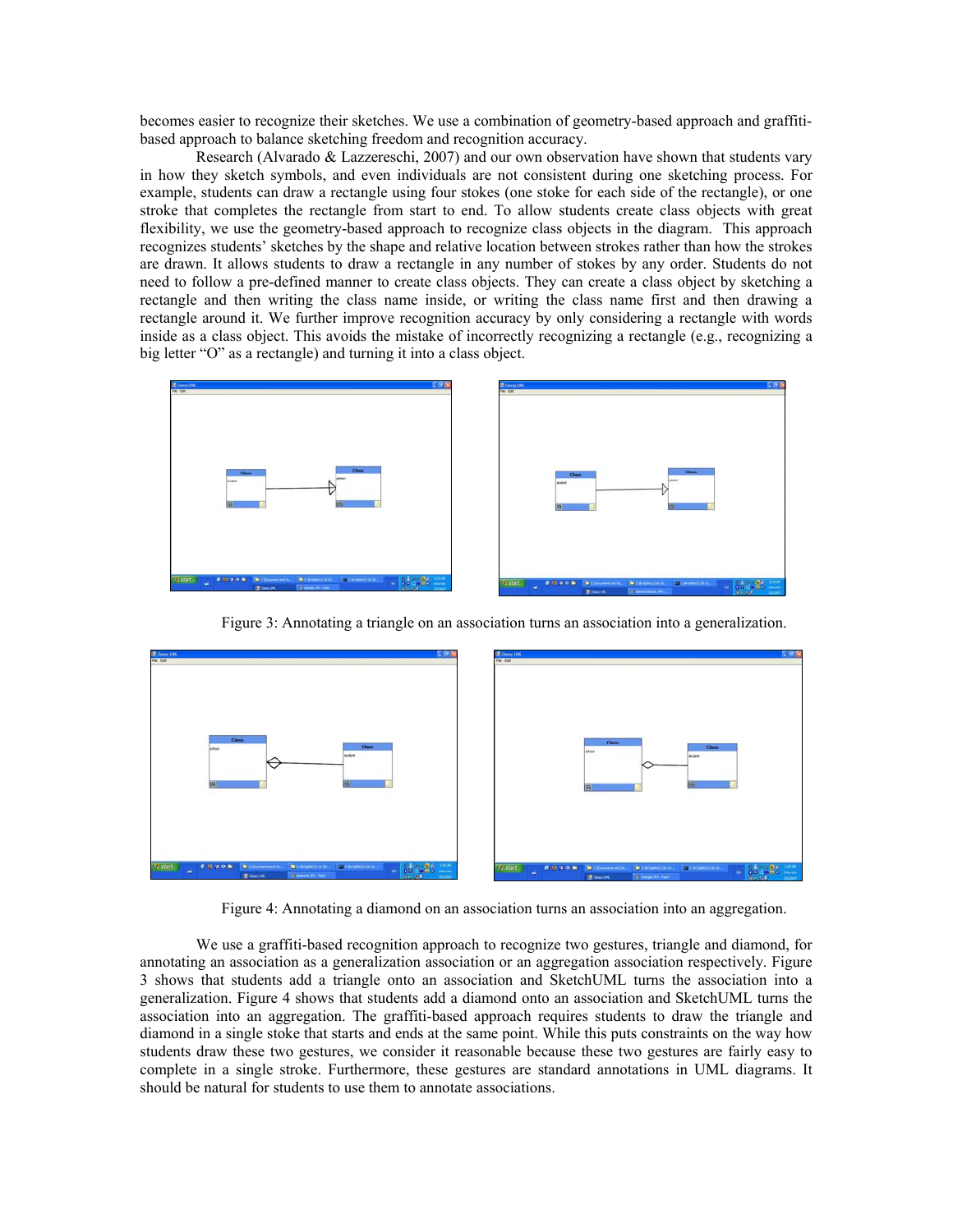We believe the use of geometry-based approach for commonly used symbols and graffiti-based approach for few occasionally used gestures balances sketching flexibility and recognition accuracy. This strategy provides great flexibility for sketching the majority of the design while accurately recognizing the gestures for annotating the design.

#### **Sketch transformation**

Recognition feedback can be provided to the user by either giving the feedback immediately when objects are recognized (e.g., immediately transforming a class object when the user is sketching), or waiting until the user finishes the whole design, or letting the user tell the system when to transform, (e.g., by clicking a "show" button).

Previous work (Alvarado, 2004) suggested that users could be distracted by recognition feedback during their design process. It is acceptable to ask the users to decide when the system should perform sketch transformation. However, this requires users to leave their design task and perform an interface operation to trigger the transformation. Furthermore, if the user chooses to perform transformation after he/she finishes sketching, the user will have to verify the transformation of each component in the design. For example, if there are 20 class objects and 10 associations, users have to go through them one by one and verify them. If there is any recognition error, users have to modify their original sketches or the transformed diagram to correct them. The verification process could be particularly difficult if the user has already left his/her design context and needs to go back to think about the design rationale again. Furthermore, Hammond and Davis (2002) reported that users preferred working with "clean-up" objects than their original sketches. Therefore, we chose to automatically transform users' sketches as soon as they are recognized by the system.

To automatically transform users' sketches while the user is still sketching, it is important to avoid interfering users' design process. We chose to perform sketch transformation when the user's pen tip is no longer detected by the sketching surface (the user has moved his/her pen away from the screen), or no ink has been drawn for 5 seconds. When either of the above two conditions occurs, we assume the user is no longer in the middle of constructing an object. We believe this just-in-time transformation approach allows users to verify the recognition results in context. It would be natural for users to correct recognition errors when they are still working with the object. In addition, after the transformation, users can easily perform editing operations (such as drag-and-drop and resizing) on the objects. This would not be possible if the user still works with their original sketches.

## **Implementation**

SketchUML is implemented in C# on the Microsoft .NET 3.0 framework. We use Microsoft Tablet PC SDK for ink collection and the ink analysis package for ink and gesture recognition. The ink analysis package supports geometry-based recognition by providing a tree of recognized primitive objects such as words and shapes in users' sketches. The package also supports the recognition of a dozen predefined gestures using the graffiti-based approach.

SketchUML is currently been developed and used on HP Tablet PCs running Windows XP. UML class diagrams created in SketchUML are saved in XML files.

## **Formative Evaluation**

We conducted a formative study of SketchUML in a software engineering class with four undergraduate students (see Figure 5). All students had used a CASE (Computer Automated Software Engineering) tools of their own choices (e.g., Visio or JTogether) in a homework exercise before the evaluation study. During the study, the author gave a short demo of how to sketch objects and create associations in SketchUML. Each student was given a Tablet PC to create a class diagram for a school library system according to a given "check out books" use case. The author observed how students worked with SketchUML during the study. After students finished their diagrams, they completed a survey regarding their experience with SketchUML.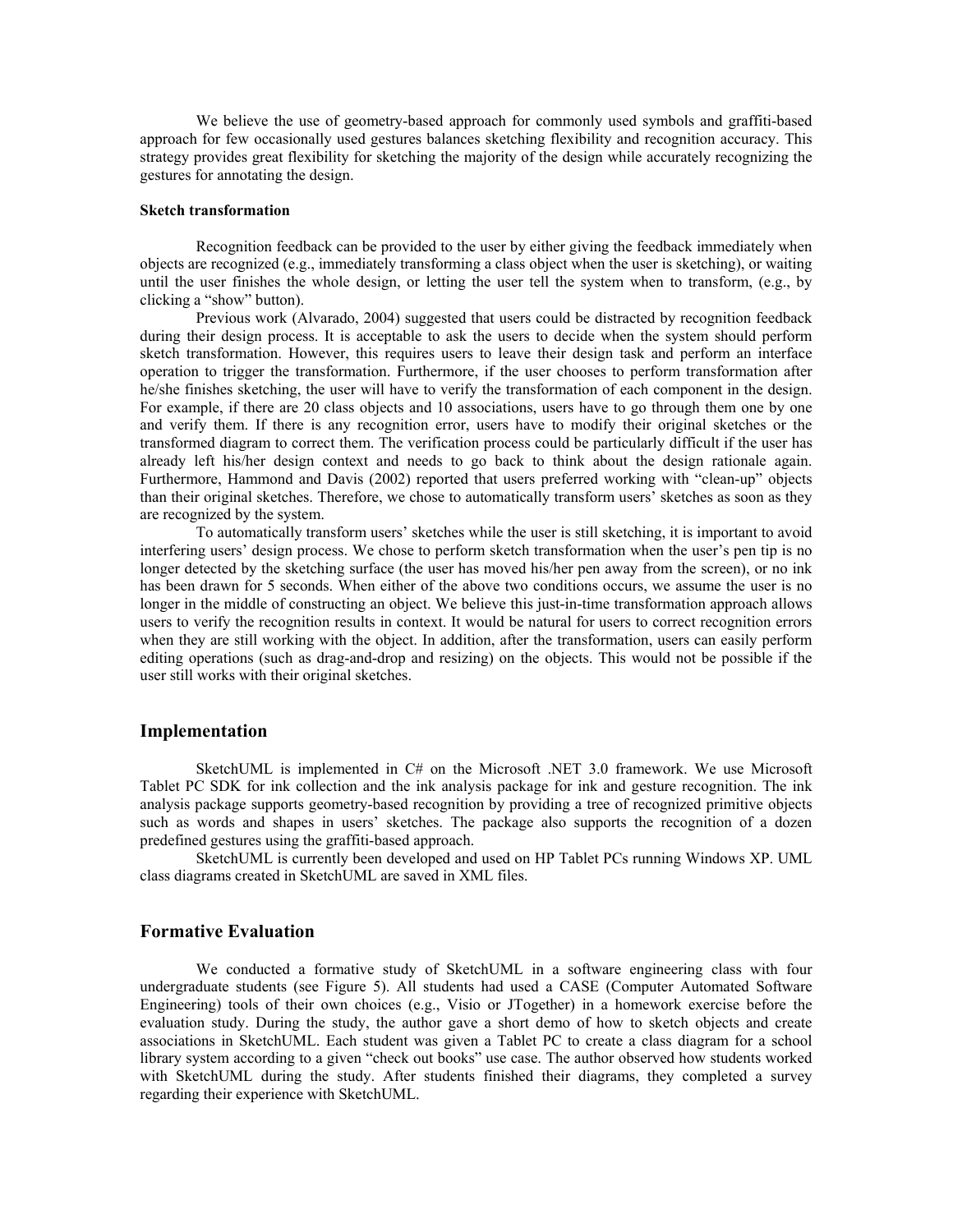

Figure 5: Students using SketchUML.





 $3 \hspace{1.5cm} 4$ Figure 6: UML class diagrams created by students during the evaluation study.

Figure 6 shows the class diagrams created by the students. The diagrams along with our observation revealed two interesting findings.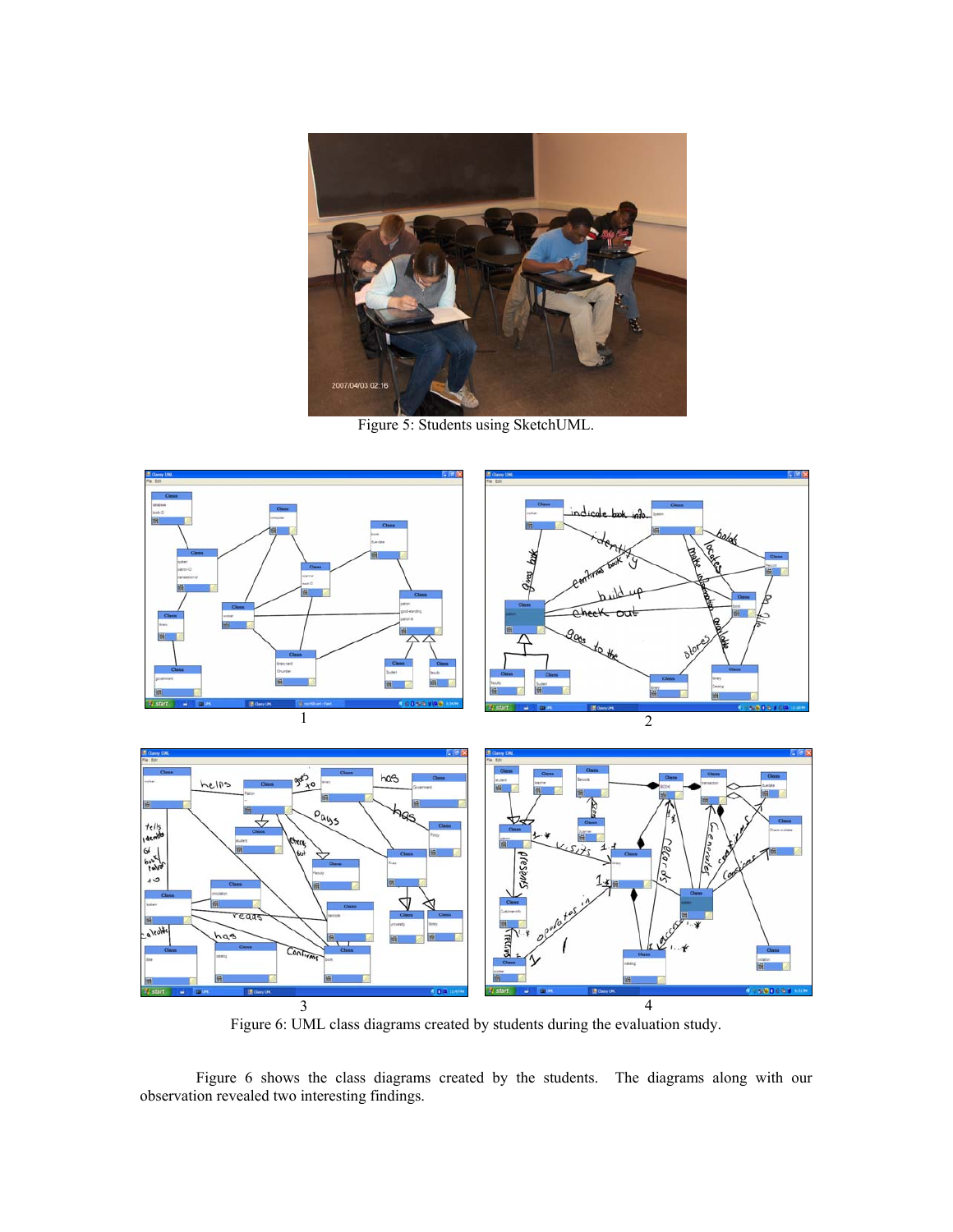First, we found that students took advantage of sketching flexibility to create objects that are not yet supported by the system. For example, students were told that SketchUML currently did not support association names and multiplicity. However, three of the four students still wrote names on associations. One student even filled ink into diamonds to distinguish solid diamonds (for compositions) from empty diamonds (for aggregations) (see the  $4<sup>th</sup>$  diagram in Figure 6). This would not be possible if students had used a tool that required them to create objects by selecting an item from a toolbar first and then create it on a canvas. The flexibility of the sketching interface allows students to create objects beyond what the system can support. This is particularly important because we want students to be able to freely express their design. We do not want the limitation of the software to confine students' design capability.

Second, we found that students adapted their sketching style to the capability of the software. In diagrams shown in Figure 6, all class objects are "clean" objects created by the system. There is no class object consists of students' original ink. In contrast, in diagram 2, 3, and 4, there are diamonds and triangles that remain in students' original ink. We believe that this is caused by the difference between the recognition accuracy for class objects and the recognition accuracy for diamonds and triangles gestures. Currently, the recognition accuracy for class objects is much higher than the recognition accuracy for diamonds and triangles gestures. When students realized that the system can relatively accurately recognize their class objects, they were willing to spend effort to correct recognition errors to have all their class objects correctly recognized by the system. When students realized that the recognition accuracy for diamonds and triangles gestures was relatively low, they gave up trying to make "perfect" triangles or diamonds to make the system recognize their drawings. This suggests that there is a recognition accuracy threshold. When the recognition accuracy is higher than the threshold, students will try to fix recognition errors and have their sketches recognized by the system. When the recognition accuracy is lower than the threshold, students will not try to draw their sketched "perfectly" to satisfy the system, and will leave their sketches in original strokes. Future research is needed to understand how many recognition errors students can tolerate and how high the recognition accuracy need to be to keep students from giving up on the system.



Figure 7: Students' responses to questions regarding the usability of SketchUML.

Figure 7 shows students' responses to questions regarding the usability of SketchUML. On a scale from one to five, with 1 being "very easy" and 5 being "extremely difficult", students reported that overall it was not difficult to use SketchUML. However, students felt difficult to create generalizations and aggregations. This is due to the low recognition accuracy for the diamond and triangle gestures. We are working on this problem by using more contextual information to improve the recognition accuracy.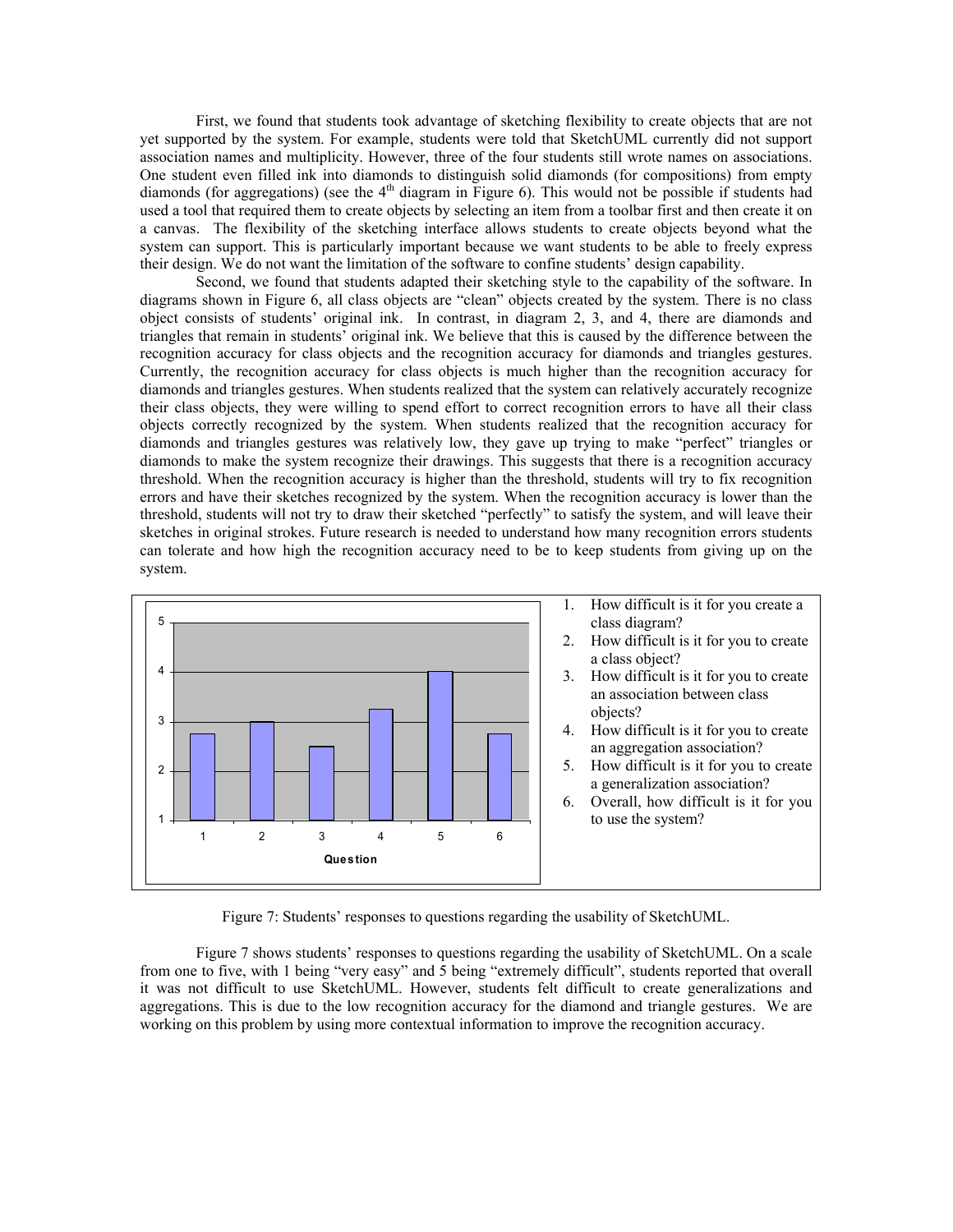

Figure 8: Students' responses to questions regarding their experience in the evaluation study.

Answers to Question 2 shown in Figure 8 suggest that students preferred SketchUML over other CASE software tools. This is consistent with the answers that students gave when they were asked "How do you compare this system to other systems that you have used for constructing UML class diagrams?" Students responded with 2.25 on average on a scale from one to five with 1 being "much better" and 5 being "much worse."

While students preferred SketchUML over other CASE tools, answers to Question 1 shown in Figure 8 suggests that students did not prefer SketchUML over paper-sketching. This is largely due to the problems that students mentioned in their answers to "What do you like least about the system:"

*"The fact that it does not have a undo function and the eraser tool is not so specific. It would erase everything in that particular path instead of what you indicated it to do."* 

*"Aggression and generalization are hard to draw on the screen. Also it is very easy to make a mistake that can cause you to lose your work. Maybe an undo button /save option."* 

*"The system should allow for association to be recognized. Also, the system should recognize multiplicity."* 

The first problem is that the system could not accurately recognize the diamond and triangle gestures for creating aggregations and generalizations. The second problem is erasing. SketchUML allows users to use the back tip of the digital pen to remove an object or an association in the same way as in paper-based sketching. However, objects in the software cannot be erased little by little. An object is completely erased when the back tip of the pen performs a scratching action on it. In contrast, an object is erased gradually in paper-based sketching. The rubber only erases the part that it touches on paper. The whole object does not disappear all in a sudden. This allows the user to quickly realize unintended erase before the whole object disappears and reconstruct the part that is accidentally erased. The lack of incremental feedback in erasing in sketching tools makes it difficult for users to stop the erasing action in time. We are addressing the above problems in our current work.

When students responded to "What do you like most about this system," they wrote:

*"The system is more intuitive than other programs that do not allow drawing and only use toolbars + symbols to construct diagrams."* 

*"The text recognition worked well overall except for aggregations. Associations were very intuitive (tap once on a class and draw a line). Dragging around classes also worked well. "* 

*"I like how the user can just draw whatever they want on the screen. With other software systems, I had to read the manual to learn about the different functions. With this system, you can just draw it on the screen."* 

*"The system allow for faster creation of class diagrams. I think this is a very big advantage over other software."*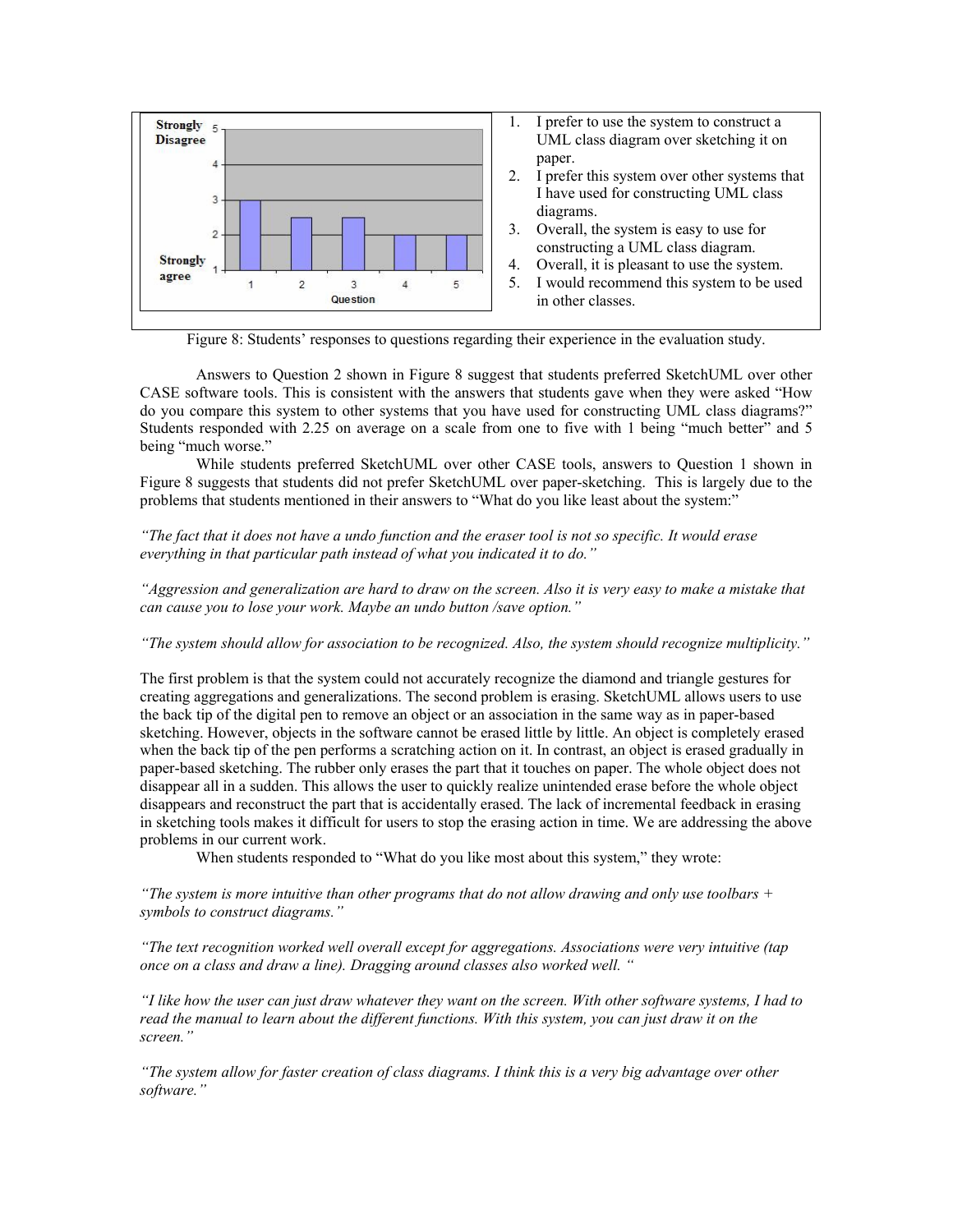These comments suggest that our software provides a flexible and intuitive user interface for fast creation of class diagrams.

## **Related Work**

Tahuti (Hammond & Davis, 2002) is a sketch-based tool for UML class diagrams. It uses a multilayer recognition algorithm to recognize sketches by their geometrical shapes and therefore gives users the freedom to sketch a object in different ways. Tahuti displays user sketches and the recognition results in two different views. The draw view provides a canvas for sketching, and the interpreted view displays the recognition results. Users can switch between the two views and perform editing such as drag-and-drop in either view. SketchUML differs from Tahuti in that it immediately replaces recognized sketches into objects. Users do not need to switch to a different view to see the recognition results. Tahuti currently does not support text recognition. It requires users to enter texts through a virtual keyboard. Our system supports text recognition so that users can directly write texts inside class objects.

TabletUML (The Tablet UML Company, 2007) and Ideogramic (Damm, Hansen, & Thomsen, 2000) are two commercial sketch-based tools for UML. While they fully support UML artifacts such as class diagrams, use case diagrams, sequence diagrams, and state diagrams, they require users to use a set of predefined gestures to create objects. To use them in class, students have to memorize the gestures before engaging in design activities. In contrast, SketchUML only requires students to use two predefined gestures, diamond for aggregation and triangle for generalization. Besides these two gestures, students can sketch as naturally as they would on paper.

Sketch-based tools have been built in other domains such as mathematics (LaViola, 2005), electrical engineering (Gennari, Kara, & Stahovich, 2005), and chemistry (Tenneson, 2005). ASSIST (Alvarado, 2000) is a tool that allows students to sketch mechanical systems and see a simulation of their design in a two-dimensional kinematical simulator. Students can sketch mechanical objects such as springs, blocks, and wheels, and observe the behavior of these objects under the influence of gravity and physics laws. SILK (Landay & Myers, 2001) is a tool for user interface design. It allows users to sketch a prototype of a user interface and recognizes the interface widgets contained in the sketches. It can generate a storyboard based on the links between the interface screens specified by the user. For example, the user can specify that a click on a button on screen A leads to screen B by linking the button on screen A with screen B. In the simulation mode, SILK will let users click on button A and move on to screen B.

CASE tools such as Together (Borland, 2006) can be used to create UML diagrams on the computer. While they provide powerful editing features, they often have complex menu items and toolbars that are too complicated for students to quickly learn how to use them. Students have to spend extra effort familiarizing with the tools before engaging in learning-by-doing exercises. Furthermore, these tools often require the user to click a button to tell the system which component he or she will draw and then draw the component on the canvas. The use of interface components makes it inflexible to create the design and can easily distract users from their design process.

## **Conclusion**

In this paper, we described the design of a software tool called SketchUML to allow students to sketch UML class diagrams naturally as they would on paper but with editing capabilities on a computer. SketchUML recognizes students' sketches and turn them into classes and associations correspondingly. It balances sketching flexibility and recognition accuracy by using a geometry-based approach to recognize common elements in the diagram and using a graffiti-based approach to recognize special gestures. It provides immediate recognition feedback to allow students to correct recognition results in context. Formative evaluation results show that students adapted their sketching style to the capability of the software and their sketching went beyond what the systems could support.

#### **References**